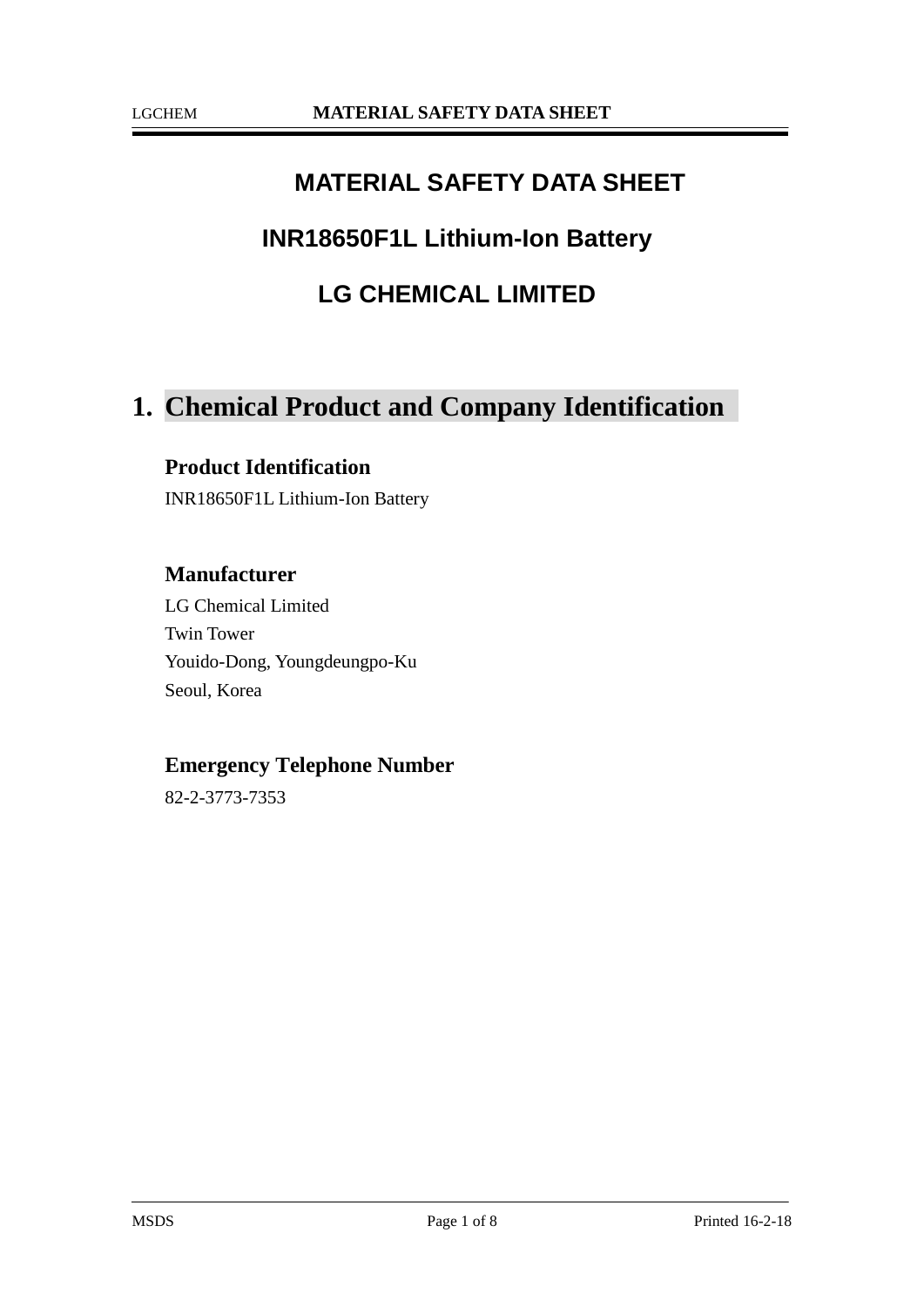# **2. Composition Information**

| <b>Hazardous Ingredients</b>                | $\%$      | <b>CAS Number</b> |
|---------------------------------------------|-----------|-------------------|
| Nickel compound                             | $0 - 25$  | 1313-99-1         |
| Manganese compound                          | $0-15$    | 1313-13-9         |
| Cobalt compound                             | $4 - 50$  | 1307-96-6         |
| Styrene-Butadiene-Rubber                    | $<$ 1     | 27288-99-9        |
| Polyvinylidene Fluoride (PVDF)              | $\leq$ 5  | 24937-79-9        |
| Aluminum Foil                               | $2 - 10$  | 7429-90-5         |
| Copper Foil                                 | $2 - 10$  | 7440-50-8         |
| Carbon                                      | $10-30$   | 7440-44-0         |
| Electrolyte (Ethylene carbonate)            | $10-20$   | $96-49-1$         |
| Lithium hexafluorophosphate                 | $<$ 5     | 21324-40-3        |
| Stainless steel, Nickel and inert materials | Remainder | N/A               |

### **Emergency Overview**

May explode in a fire, which could release hydrogen fluoride gas. Use extinguishing media suitable for materials burning in fire.

# **3. Hazards Identification**

#### **Primary routes of entry**

| Skin contact    |     | NO <sub>1</sub> |
|-----------------|-----|-----------------|
| Skin absorption |     | N <sub>O</sub>  |
| Eye contact     |     | NO              |
| Inhalation      | ÷., | NO              |
| Ingestion       |     | NO <sub>1</sub> |

### **Symptoms of exposure**

Skin contact No effect under routine handling and use.

Skin absorption No effect under routine handling and use.

#### Eye contact

No effect under routine handling and use.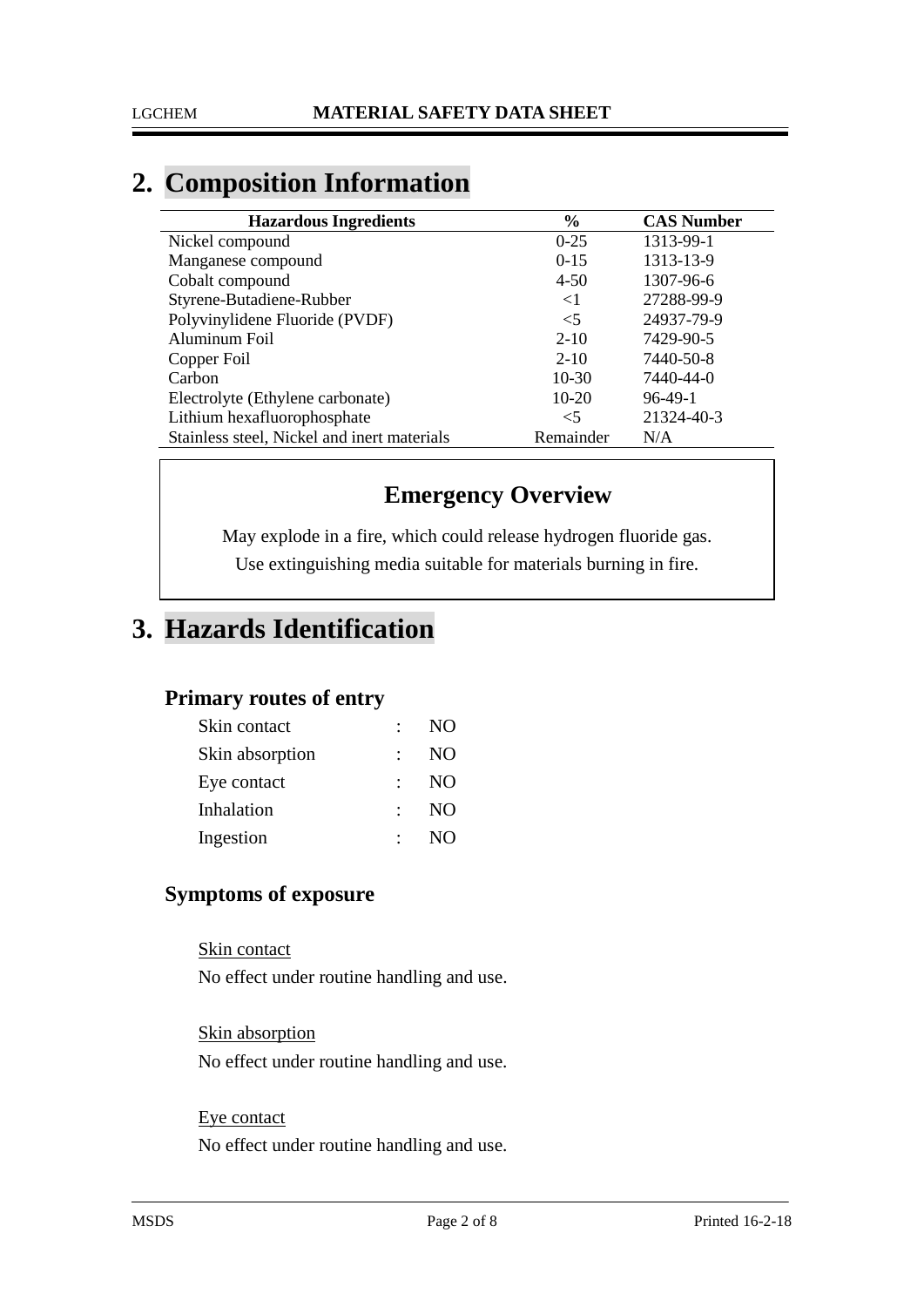Inhalation No effect under routine handling and use.

Reported as carcinogen Not applicable

# **4. First Aid Measures**

**Inhalation** Not a health hazard.

#### **Eye contact**

Not a health hazard.

### **Skin contact**

Not a health hazard.

#### **Ingestion**

If swallowed, obtain medical attention immediately.

### **IF EXPOSURE TO INTERNAL MATERIALS WITHIN CELL DUE TO DAMAGED OUTER CASING, THE FOLLOWING ACTIONS ARE RECOMMENDED ;**

#### **Inhalation**

Leave area immediately and seek medical attention.

#### **Eye contact**

Rinse eyes with water for 15 minutes and seek medical attention.

#### **Skin contact**

Wash area thoroughly with soap and water and seek medical attention.

#### **Ingestion**

Drink milk/water and induce vomiting; seek medical attention.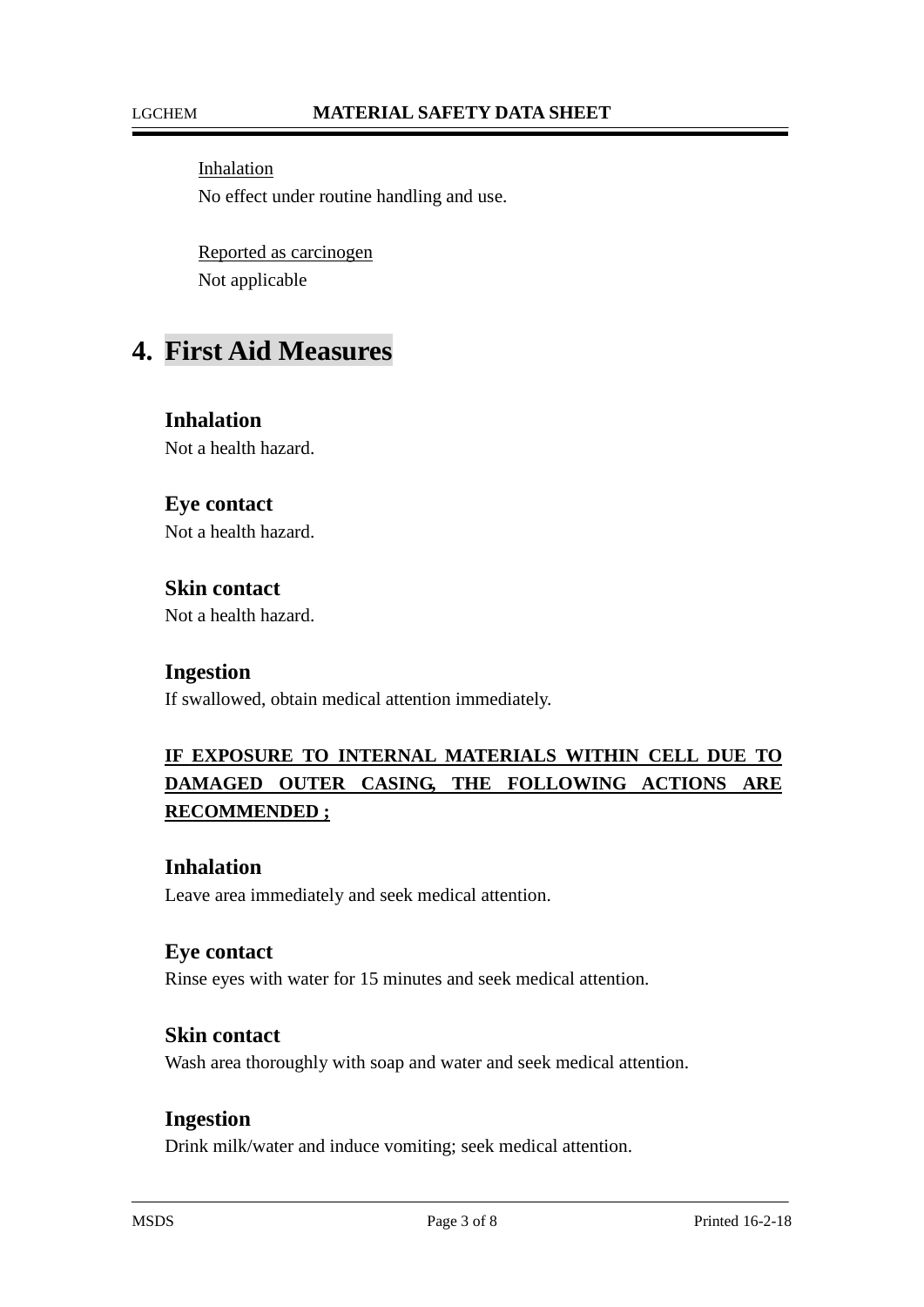### **5. Fire Fighting Measures**

#### **General Hazard**

Cell is not flammable but internal organic material will burn if the cell is incinerated. Combustion products include, but are not limited to hydrogen fluoride, carbon monoxide and carbon dioxide.

#### **Extinguishing Media**

Use extinguishing media suitable for the materials that are burning.

#### **Special Firefighting Instructions**

If possible, remove cell(s) from fire fighting area. If heated above  $125^{\circ}C$ , cell(s) may explode/vent.

#### **Firefighting Equipment**

Use NIOSH/MSHA approved full-face self-contained breathing apparatus (SCBA) with full protective gear.

## **6. Accidental Release Measures**

#### **On Land**

Place material into suitable containers and call local fire/police department.

#### **In Water**

If possible, remove from water and call local fire/police department.

## **7. Handling and Storage**

#### **Handling**

No special protective clothing required for handling individual cells.

#### **Storage**

Store in a cool, dry place.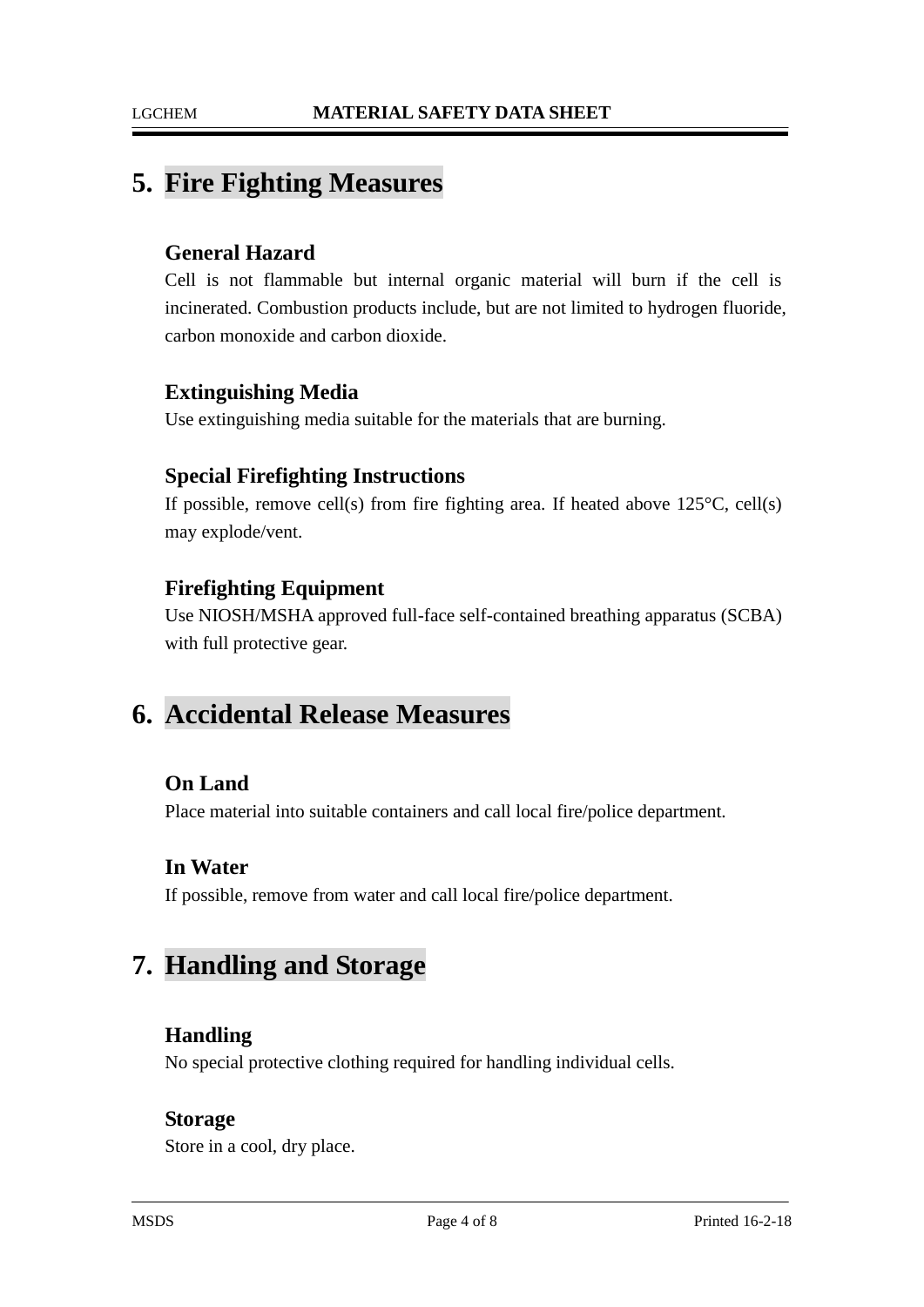### **8. Exposure Controls / Personal Protection**

#### **Engineering controls**

Keep away from heat and open flame. Store in a cool dry place.

### **Personal Protection**

**Respirator** Not required during normal operations. SCBA required in the event of a fire.

Eye/face protection Not required beyond safety practices of employer.

Gloves Not required for handling of cells.

Foot protection Steel toed shoes recommended for large container handling.

## **9. Physical and Chemical Properties**

| <b>State</b>        | Solid     |
|---------------------|-----------|
| Odor                | N/A       |
| PH                  | N/A       |
| Vapor pressure      | N/A       |
| Vapor density       | N/A       |
| Boiling point       | N/A       |
| Solubility in water | Insoluble |
| Specific gravity    | N/A       |
| Density             | N/A       |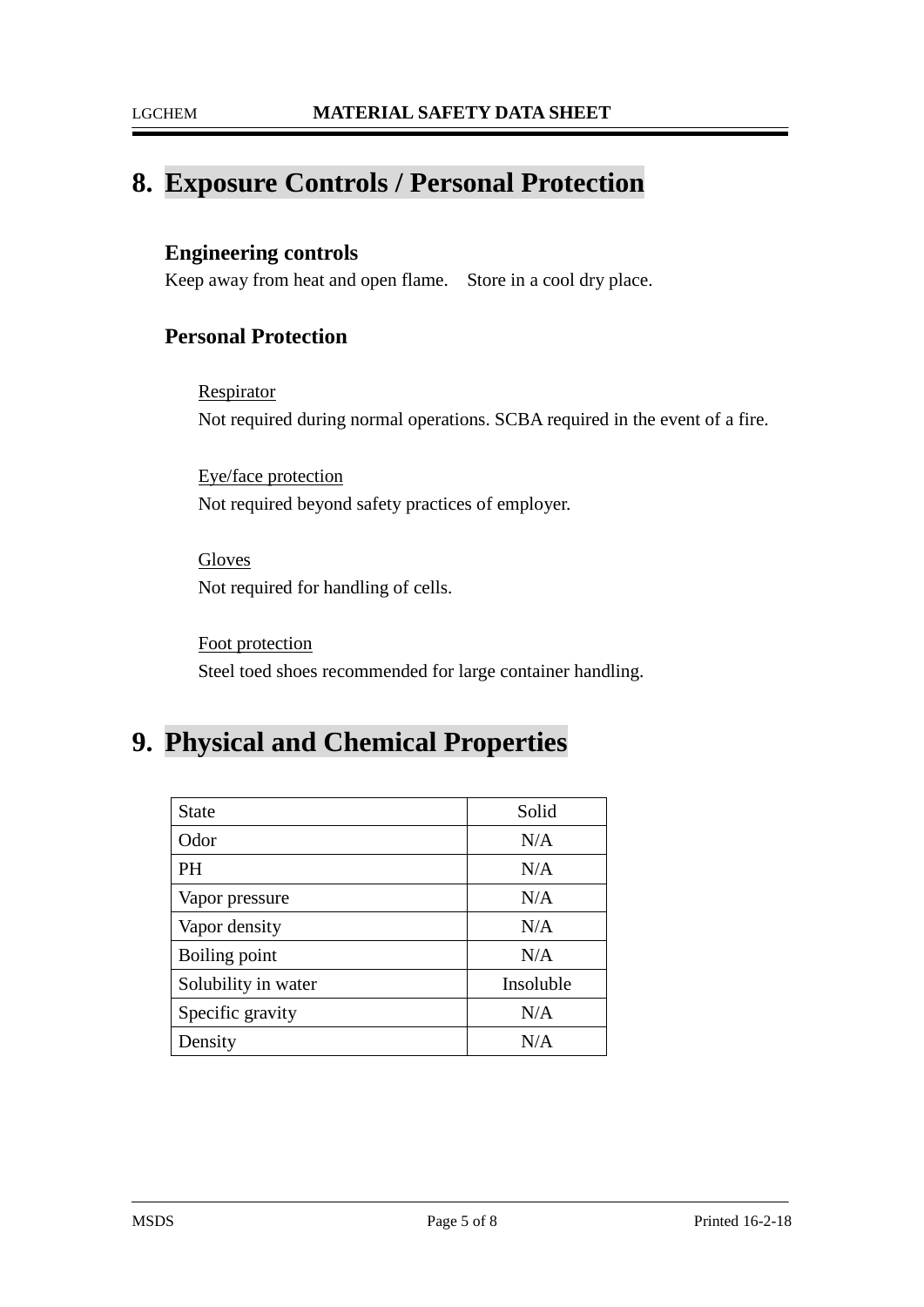### **10. Stability and Reactivity**

#### **Reactivity**

None

#### **Incompatibilities**

None during normal operation. Avoid exposure to heat, open flame, and corrosives.

#### **Hazardous Decomposition Products**

None during normal operating conditions. If cells are opened, hydrogen fluoride and carbon monoxide may be released.

#### **Conditions To Avoid**

Avoid exposure to heat and open flame. Do not puncture, crush or incinerate.

## **11. Toxicological Information**

This product does not elicit toxicological properties during routine handling and use.

| Sensitization  | Teratogenicity | Reproductive<br>toxicity | Acute toxicity |
|----------------|----------------|--------------------------|----------------|
| N <sub>0</sub> | NО             |                          |                |

If the cells are opened through misuse or damage, discard immediately. Internal components of cell are irritants and sensitizers.

# **12. Ecological Information**

Some materials within the cell are bioaccumulative. Under normal conditions, these materials are contained and pose no risk to persons or the surrounding environment.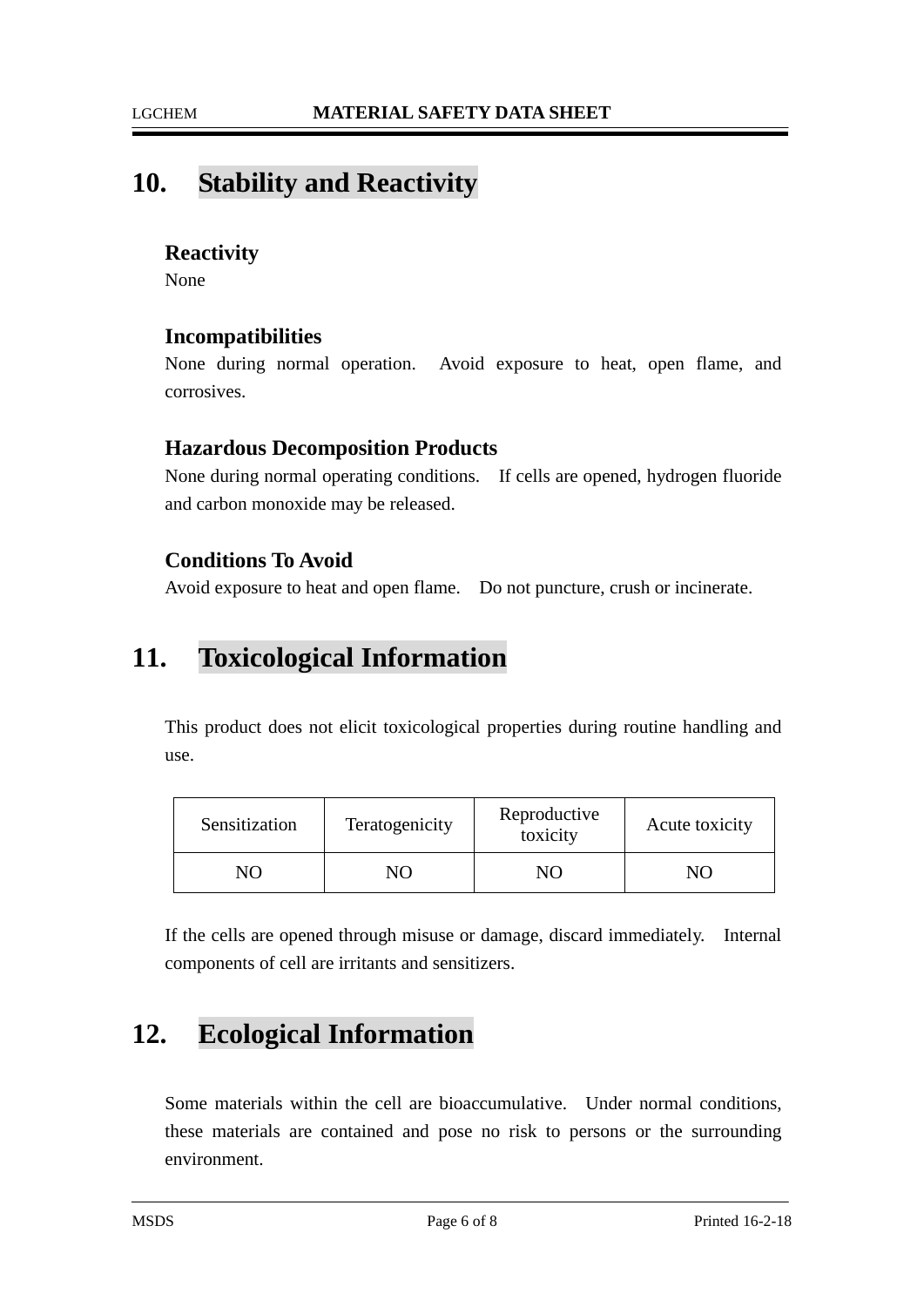#### LGCHEM **MATERIAL SAFETY DATA SHEET**

## **13. Disposal Considerations**

California regulated debris

RCRA Waste Code : Non-regulated

Dispose of according to all federal, state, and local regulations.

### **14. Transport Information**

Lithium Ion batteries are considered to be "Rechargeable batteries" and meet the requirements of transportation by the U.S. Department of Transportation(DOT), the International Civil Aviation Administration(ICAO), the International Maritime Dangerous Goods (IMDG) Code.

Even classified as lithium ion batteries (UN3480), 2016 IATA Dangerous Goods

Regulations  $57<sup>th</sup>$  edition Packing Instruction 965 Section IB or II is applied.

The general and additional requirements apply to all lithium ion cells and batteries prepared for transport according to this packing instruction:

1) Section IB applies to lithium ion cells with a Watt-hour rating not exceeding 20 Wh and lithium ion batteries with a Watt-hour rating not exceeding 100 Wh packed in quantities that exceed the allowance permitted in Section II, Table 965-II; and

**TABLE 965-IB** 

|                                                                                                                                                        | Net quantity per package<br>Passenger aircraft |          | Net quantity per package<br>Cargo Aircraft Only |
|--------------------------------------------------------------------------------------------------------------------------------------------------------|------------------------------------------------|----------|-------------------------------------------------|
| Lithium ion cells and batteries                                                                                                                        | 10 kg                                          |          | 10 kg                                           |
| the product of the first party of the first party and the first party of the first party of<br>The control of the second control of the control of the |                                                |          |                                                 |
| OUTER PACKAGINGS                                                                                                                                       |                                                |          |                                                 |
| Type                                                                                                                                                   | Drums                                          | lermcans | Boxes                                           |
|                                                                                                                                                        |                                                |          |                                                 |

2) Section II applies to lithium ion cells with a Watt-hour rating not exceeding 20 Wh and lithium ion batteries with a Watt-hour rating not exceeding 100 Wh packed in quantities not exceeding the allowance permitted in Section II, Table 965-II.

| <b>TABLE 965-II</b> |  |
|---------------------|--|
|---------------------|--|

|                                                  |                                    | Lithium ion cells and/or batteries   Lithium ion cells with a Watt-hour rating of | Lithium ion batteries with a Watt-  |
|--------------------------------------------------|------------------------------------|-----------------------------------------------------------------------------------|-------------------------------------|
|                                                  | with a Watt-hour rating of 2.7 Wh. | more than 2.7 Wh but not more than                                                | hour rating of more than 2.7 Wh but |
| contents                                         | or less                            | 20 Wh                                                                             | not more than 100 Wh                |
|                                                  |                                    |                                                                                   |                                     |
| Maximum number of cells/batteries per<br>package | No limit                           | 8 cells                                                                           | 2 Batteries                         |
| Maximum net quantity per package                 | 2.5 kg                             | NA                                                                                |                                     |